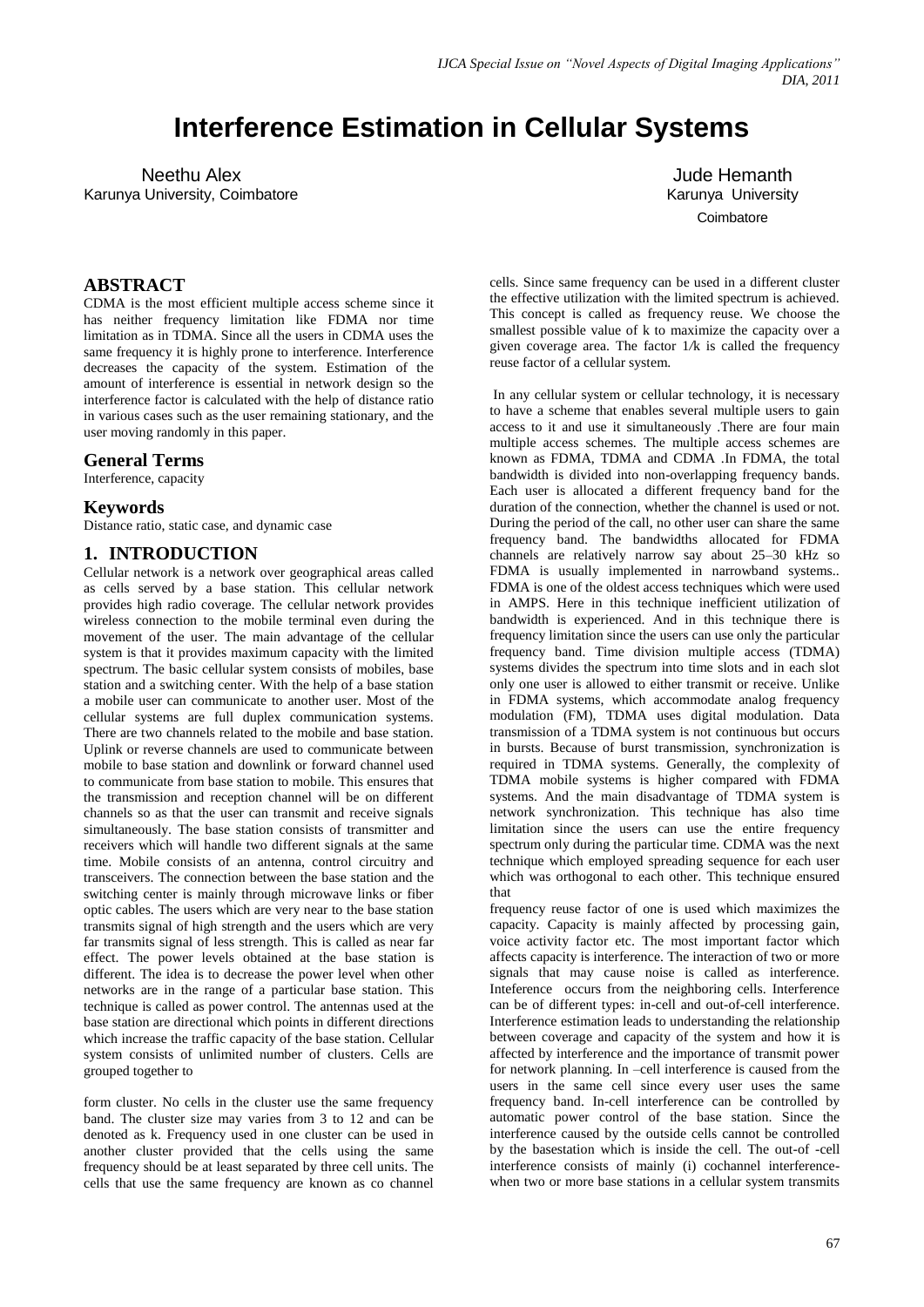at the same frequency. This occurs when same channels are assigned to two different cells in different clusters which are not far enough apart. This can be eliminated by increasing the distance between the cochannel cells which use the same frequency (ii) Adjacent channel interference- It is mainly caused when the adjacent frequencies are assigned to the adjacent cells. Proper assignment of the frequencies to adjacent channels will avoid this type of interference. Signal to interference ratio is the main parameter which decides the efficiency of the system. It is the ratio of received power to the interference power. If signal to interference ratio increases then the bit error rate also decreases.

# **2. MODEL OF THE SYSTEM**

In CDMA, all cells use the same frequency band and this is known as a re-use factor of one. In a CDMA system, the user occupies the entire allocated spectrum. Since all the hexagonal cells have the same frequency, each cell causes interference to its neighboring cells which affects capacity of the system. Let us assume a case where there are N users and the required received signal strength is S and N-1 interfering users each of signal strength S the strength SNR

$$
SNR = S/(S(N-1)) = 1/(N-1)
$$
 (1)

Energy to noise density ratio is obtained by considering information rate and bandwidth.

| $Eb/N_0 = (S/r)/(N-1)(S/B) = (B/r)/(N-1)$ | (2) |
|-------------------------------------------|-----|
| Considering the background noise D        |     |
| $E_{\rm b}/N_0 = (B/r)/(N-1) + (D/S)$     | (3) |

For the CDMA system, the capacity of the system is equivalent to the number of users the system can support. C= $\lambda$ [1 + (1/α){(B/r)/((E<sub>b</sub>/N<sub>0)</sub>(1+f))-(D/S)}] (4)

λ- sectorisation factor, α- voice activity,  $E_b/N_0$ - bit energy to noise density ratio, B**/**r- processing gain, f- Interference factor D- Thermal noise power, S- Power of each signal

In order to increase the capacity the transmit power should be kept as low as possible and it should not be decreased to such an extent that  $E_b/N_o$  should not fall below the required level. From the equation it is very clear that f has very large influence on capacity so estimation of f is unavoidable. So measure of interference is done with the help of interference factor. In order to design the interference factor first we have to assume a desired cell and an interfering cell (user in the interference cell causes interference to the user in the desired cell).



**Fig 1: Illustration of interference**

Consider the interference experienced by the user at the base of the desired cell j from the stationary interfering user situated at distance r from its base in the interfering cell k. A power level of  $p_n^{(k)}$  is required for the n<sup>th</sup> interfering user, and similarly, and the  $s<sup>th</sup>$  desired user in cell j requires a received power of  $p_s^{(j)}$ . The interference power which is received at the base j is thus proportional to the transmit power  $p_{t,n}^{(k)}$  divided by the path loss  $r^n$ . The interference factor  $f(k, j)$  is the ratio of interference power to the desired power. When the desired received power for the user under consideration is  $p_r^{(j)}$ , the interference factor f is:

$$
F_{n,q}(k,j) = ((p^{\Lambda}(k)/(r^{\Lambda}n))/(p^{\Lambda}(j)) = \delta_{n,q}(k,j)(\rho/r)^{\Lambda}n
$$
 (5)

where  $\delta_{m,q}(k,j)=1$  and considering a spatial distribution with K number of users so the interference factor is purely dependent on the distances between the interfering user and the desired user and the path loss exponent**.** i varies from 1 to K.

$$
F = \sum_{i} ((p_i/r_i)^{\Lambda} n) / K \tag{6}
$$

## **3. PROBLEM STATEMENT**

In cellular systems the main limitation is interference. To reduce the interference the magnitude of interference should be known. For estimating the magnitude of interference several calculations are done but proper parameters are not considered and impractical assumptions are done to minimize the complexity of calculation of the interference. The main problem in these assumptions are inaccurate results are obtained. This can be easily explained when an assumption such as line of sight channel with no fading is assumed. Practically such a scenario does not exist. So the estimation made is incorrect. Even the signal attenuation which takes place beyond RLOS is not considered. Homogenous environment is assumes such that signal attenuation is not considered. The other major problem which the interference calculation experiences is that the estimation of interference factor at the borders of the cell is difficult since the interfering user switches to two base stations of the cells and signal strength varies at a great speed.

# **4. ANALYSIS OF INTERFERENCE IN VARIOUS CASES**

In this paper the interference which is caused by adjacent cells surrounding a single desired cell is calculated. The interference is mainly calculated with the help of distance ratio and the path loss component. We can estimate interference factor mainly for various cases. In this paper two cases that is interfering user remaining stationary (static) and the interfering user moving randomly with respect to time(dynamic) are considered. For dynamic two cases are considered (i) a desired cell experiencing interference from a single interfering cell in which users are moving at different velocities and (ii) a desired cell surrounded by a single tier of cell(about six cells) in which users are moving randomly and with different velocities.

## **4.1 Static case**

The interference factor is analyzed with the help of distances and propagation path loss constant. The main concept used is as distance between the transmitter and receiver increases the signal strength received at the receiver is decreased. The signal strength is inversely proportional to the square of distance of transmission. Even the path loss as a major effect on interference factor since large attenuation of the signal occurs due to the absorption of the signal. So these are the main factors which contribute for interference. In this case, the users are distributed in a spatial manner that is the position of users is randomly generated with the help of matlab function and the distance between the interfering user and the base station is important than the direction in which the user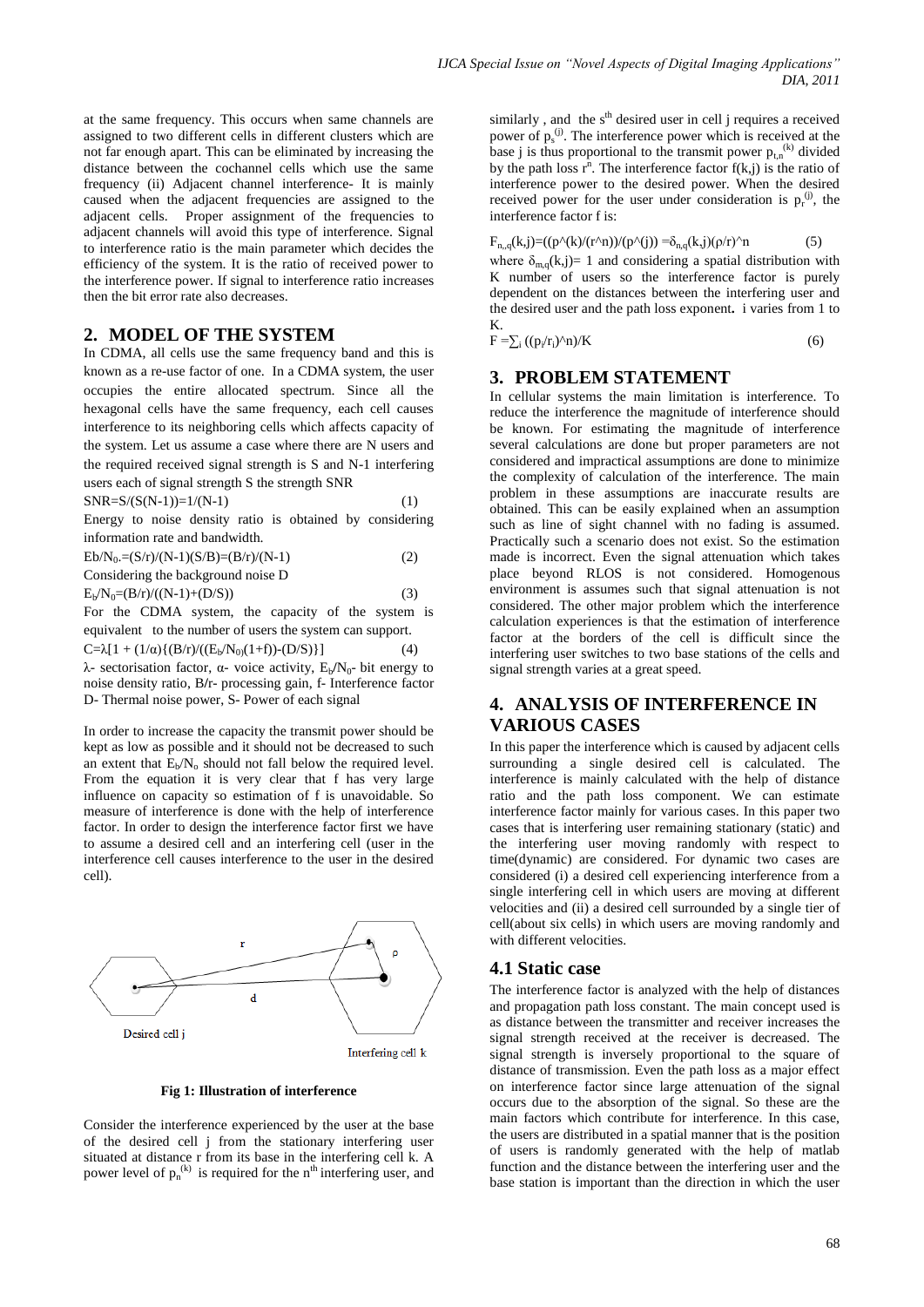moves. Each user has a different position. So in order to calculate the interference, we should separately consider each users position and its relative distance to the base stations. Two distances are calculated (i) distance between the user's position and the centre of desired cell(r) (ii) distance between the user's position and the centre of the interfering cell  $(\rho)$  as in fig 1. After calculating the distances then divide them to obtain spatial distance ratio. Propagation path loss can also be considered by raising the spatial distance ratio to the power of exponent path loss constant (n). This procedure is repeated for each user, to obtain the interference factor contributed by all the users and the number of users (K).The cumulative effect is taken into consideration. The formula for interference factor is  $F = \sum_i ((p_i/r_i)^{\wedge} n)/K$  (6)



**Fig 2: Static Case**

#### **4.2 Dynamic case**

This case the users are mobile and move randomly throughout the cell, creating more closely the scenario in practice. We calculate the interference factor with respect to time. As f varies with time, it can cause a considerable corresponding change in interference, and hence capacity of the system changes with time. Dynamic case is again split into 2 subcases (i) a desired cell with a single interfering cell with mobile users moving at different velocities and (ii) six outside cells surrounding the desired cell, with the same user mobility. The radius of the desired and the interfering cell can vary**.** The formula for interference factor is  $/K$  (7)





#### **Fig 3: Dynamic Case**

For dynamic case the user's mobility should be considered. Not only the mobility but the velocity of each user is different. So the random walk as well as the velocity should be created for each user. The initial position of the users is uniformly distributed within the cell, and the random walk is generated with the help of independent Gaussian processes for each Cartesian dimension.



**Fig 4: Generation of random motion**

To account for user's velocity each user's random position is filtered with a Chebyshev filter with bandwidth B. This bandwidth B is proportional to the Doppler shift,  $B \sim f_D$ where  $f_D$  is the maximum Doppler frequency incurred due to motion given by f  $_{D}$ =vf<sub>c</sub>/c where v=mobile velocity in m/s,  $f<sub>c</sub>=carrier frequency, and c=speed of light. We assume that the$ velocity of a person using a cell phone while driving on a road is  $V_{\text{road}} = 30 \text{m/s}$  and the velocity of a man walking on a street is  $V_{walk}$ =1m/s. Hence bandwidth of filter  $F_D/Rb=3/10^3=3*10$ <sup>3</sup>. We have varied the bandwidth of filter from 0.1 to 0.001 to account for velocities varying from 30m/s to 1m/s in case of man walking on street and driving on a road).The user velocity is directly proportional to the bandwidth B of the chebyshev filter, which is an added advantage since interference mainly depends on the velocity of the user and changes rapidly as the velocity of the user changes.

#### *4.1.1 Single Interfering Cell Case*

As mentioned earlier the random walk is generated by the Gaussian process, and it is filtered using a Chebyshev filter such that it becomes more practical. User's positions are varied with time samples and the velocity is proportional to bandwidth of the Chebyshev filter. Boundary conditions are applied to restrict the user movement to within the required radius. We assume that the number of users entering and leaving the cell is same. This artificial condition provides a constant number of mobile users per cell. Another way is to force the user inside the cell such that user is not allowed to move out of the cell. It's found that these two approaches yield the same results. Thus the interference factor for each mobile user is calculated after calculating the distance between position of the user and the center of desired as well as interfering cell and the final interference factor is obtained by adding each user's interference factor.

## *4.1.2 Six interfering cells surrounding a single desired cell*

Usability and reliability of a network and its services determines the QoS of a cellular network. It forms the basis of dimension and planning. The major issue for a user is the continuity of the connection. Forced termination of the call may be due to many reasons in the network. Forced termination occurs due to two reasons (i) resource insufficiency (ii) link unreliability. When a mobile user moves to a different cell during the process of a communication, a handoff must take place. Resource insufficiency means that call gets dropped due to unavailability of free channels. When the received signal to interference ratio falls below a threshold value then the connection is said to be unreliable. At this point handoff should be done to avoid call dropping. There are two types of handoff: hard handoff and soft handoff. In cellular network, a hard handoff is the most common [handoff](http://it.toolbox.com/wiki/index.php/Handoff) mechanism in a network. This takes place when a call gets connected to a new base station if the signal strength received from that base station is more than the signal strength received from its original base station.

A hard handoff is also called as 'Break-before-Make' handoff. Soft handoff takes place when the mobile station receives approximately same strength of signals from more than one base station. Sometimes the signals from different base stations are combined and so reliable transmission can be made. But when the mobile station receives stronger signal from any of their base stations then it will automatically disconnect all other connections to different base stations. Thus, soft handoff process ensures that the MS is always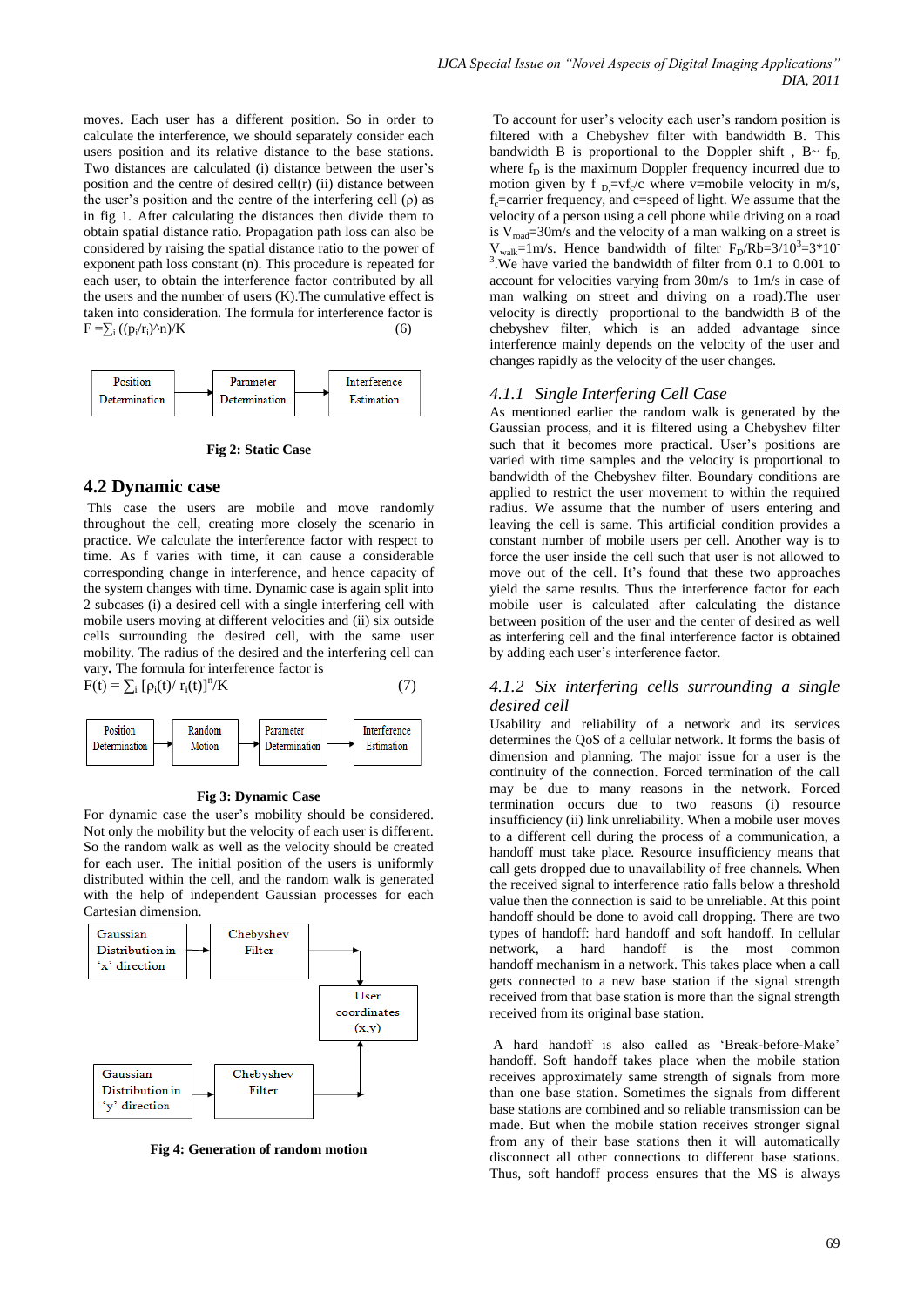connected to the BS and the strongest signal is obtained. So in order to implement handoff, we have to consider more than one cell. As it is known that the cellular system consists of group of cells which makes up a single cluster. The cluster idea is taken in order to implement the concept of handoff in a more effective manner. By grouping cells into clusters, handoff from one cluster to another can be easily understood and thus implemented in a simpler manner. Cluster size may vary from six to twelve but the all the cells in a single cluster should use different frequencies to communicate since interference increase if co channel cells are present in the same cluster. Here 6 cells are considered to be in a single tier of cellular system. As it is observed in Fig:5 the six interfering cells and the desired cell forms a single cluster. Even if they use different frequencies interference can occur from the outside cells, that is, from these surrounding cells.



**Fig 5: Single cell surrounded by six interfering cells**

Co represents the desired cell surrounded by interfering cells  $C_1$ - $C_6$ . The radius of each interfering cell is  $r_1$  while the radius of the desired cell is  $r_0$ . The mobile users are uniformly distributed among these six cells and they cross each cell handoff occurs. The distance between each user and the centre of the desired cell is denoted by r and the distance between each user and the base station is given by ρ. A circle circumscribing all the six interfering cells will have a radius of three if we consider  $r_0=r_1$ . The users motion are restricted between a circle of radius three and a circle of radius one. Thus they can move from one cell to another but should be inside the circumscribing circle. As the users move from one cell to another, handoff occurs that is the call gets transferred from one base station to the other. The interference factor is computed as a function of distance ratio and path loss. As soon as the distance between the user and the old base station exceeds than the distance between the new base station the handoff occurs to the new base station. It will remain connected until the distance between the user and another base station is small. So the distance is calculated and then the minimum is taken to find out the cell in which the user resides. The interference factor is computed as same as single case but in this case interference is summed over all the users of all the six cells.  $\rho_{ii}$  indicates the value of  $\rho$  of user i in cell j. i indicates the number of cells considered( six in this case). jthe number of users.

$$
F(t) = \sum_{i} \sum_{j} [\rho_{ij}(t) / r_{ij}(t)]^{n} / 6K
$$
 (8)

## **5. SIMULATION RESULTS**

The proposed work has been modeled in MATLAB programming language. Different cases are analyzed such as static case where the users in the interfering cell remains stationary and dynamic case where users are moving with respect to time, both single cell as well as six cell case. Results are analyzed in terms of tabular columns and graphs.

## **5.1 Static Case**

A single interfering cell is populated with users which are stationary. In this case the results are analyzed in such a way that the variation of the interference factor of the system with the variation of the position of as close to equal length as possible. As it can be observed from the table 1, changes in the position of the user will not bring changes in the interference factor. This is because the magnitude of the distance between user and cell remains the same. But when the magnitude of the position is changed (halved or doubled), corresponding changes can be observed in the interference factor

**Table 1. Interference factor for various positions of user in static case**

| <b>Position of the user</b> | IF     |
|-----------------------------|--------|
| (x,y)                       | 0.070  |
| $(-x,-y)$                   | 0.070  |
| $(-x,-y)$                   | 0.070  |
| $(x,-y)$                    | 0.070  |
| (x/2, y/2)                  | 1.8524 |
| (2x, 2y)                    | 0.030  |



**Fig 6: Plot of f versus number of users**

As the number of user in the interfering cell increases the interference experienced by the users in desired cell increases. This is due to the fact that the interference factor is a summation of interferences from each user.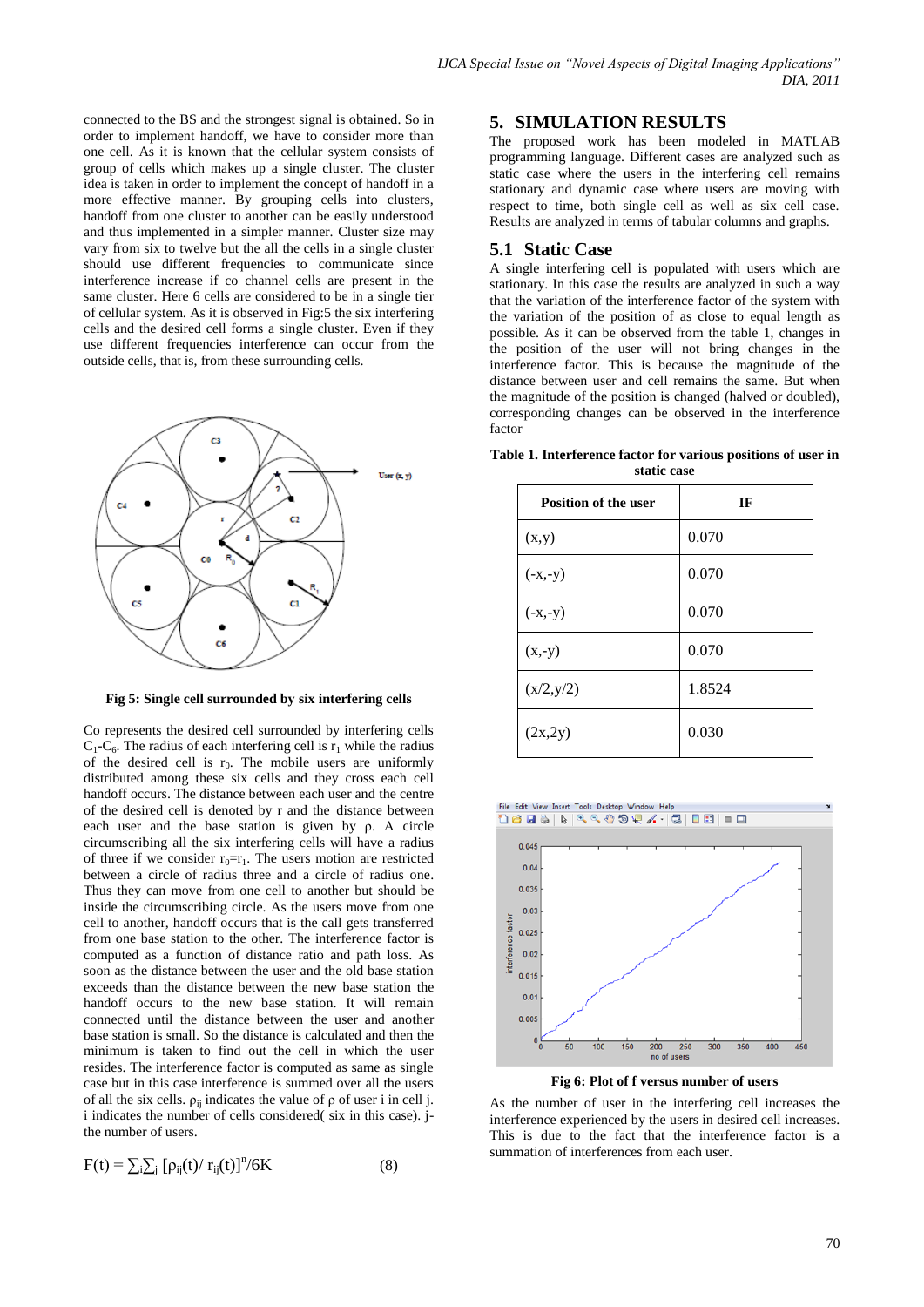## **5.2 Dynamic Case**

As explained before the interference factor calculated varies with time. Two cases are analyzed here.

### *5.2.1 Single interfering cell case*

Since the interference factor changes with time a particular value for interference factor is not present. So interference factor for 5 samples are displayed.

**Table 2. Interference factor for various positions of user in dynamic case for single cell**

| <b>Position of</b><br>the user | Interference factor for 5 samples |        |        |        |        |
|--------------------------------|-----------------------------------|--------|--------|--------|--------|
| (x,y)                          | 0.1484                            | 0.1155 | 0.0438 | 0.0551 | 0.0933 |
| $(x,-y)$                       | 0.1474                            | 0.1156 | 0.0435 | 0.0552 | 0.0935 |
| $(-x,y)$                       | 0.1477                            | 0.1150 | 0.0433 | 0.0557 | 0.0938 |
| $(-x,-y)$                      | 0.1471                            | 0.1153 | 0.0430 | 0.0554 | 0.0939 |
| (x/2,y/2)                      | 1.211                             | 1.4767 | 1.0062 | 0.9239 | 0.9695 |
| (2x, 2y)                       | 0.0028                            | 0.0175 | 1.1707 | 0.3030 | 0.3202 |

The interference factor does not follow a particular pattern as the time varies. So neither an increase nor decrease pattern is expected. But the interference factor estimated will be much more approximate than in the static case but less accurate than the six cell case considered later. As observed in static case the interference factor increases as the distance gets halved and decreases as the distance gets increased.



**Fig 7: Plot of interference factor and capacity versus time**

The figure gives an approximate value of capacity or the number of users that the cellular system can support without the quality of service of any user falling below a required minimum. The capacity for this case is estimated only by taking interference into account.

#### *5.2.2 Six interfering cells case*

Six interfering cells are considered around the desired cell where users are moving with respect to time and can move from one cell to another and can exhibit handoff mechanism.

**Table 2. Interference factor for various positions of user in dynamic case for six cells**

| <b>Position of</b><br>the user | Interference factor for 5 samples |       |       |       |       |
|--------------------------------|-----------------------------------|-------|-------|-------|-------|
| (x,y)                          | 0.552                             | 0.463 | 0.066 | 0.005 | 0.007 |
| $(x,-y)$                       | 0.513                             | 0.415 | 0.007 | 0.004 | 0.003 |
| $(-x,y)$                       | 0.512                             | 0.486 | 0.005 | 0.001 | 0.002 |
| $(-x,-y)$                      | 0.514                             | 0.416 | 0.006 | 0.007 | 0.009 |
| (x/2,y/2)                      | 2.998                             | 2.985 | 2.927 | 1.927 | 1.932 |
| (2x, 2y)                       | 0.006                             | 0.019 | 1.207 | 0.400 | 0.800 |

On considering six cells around the desired cell, handoff can be done from one cell to another so more practical scenario is considered and thus an accurate measurement of interference factor is made since we consider six cells. The interference factor of a single cell is very less compared to the interference created by the adjoining cells. This indicates that as the distance increases interference decreases among these cells handoff is possible and the value of interference is calculated which is more than considering a single interfering cell is.



**Fig 8: Plot of interference factor versus no: of users for d=2 and d= 4**

## **6. CONCLUSION**

In the first case that is static case, a single interfering cell with K users is considered and it is concluded that the interference factor increases as the number of users increases. In the dynamic case the users are moving and the interference and capacity curves are plotted. Variation of interference factor with number of users as well as distance between the interfering cell and the required base station are also plotted. A single tier of cells are considered and the value of interference factor is obtained. More number of tiers can be considered for accurate results.

## **7. REFERENCES**

- [1] Besma Smida, Vahid Tarokh, Interference in Air-to-Ground Cellular systems, IEEE:ICC 2008 Proceedings
- [2] David W. Matolak, 3-D Outside Cell Interference Factor for an Air-Ground CDMA "Cellular" System IEEE Transactions on Vehicular Technology, vol. 49, no. 3, may 2000
- [3] Juhallah Ali Hemmatia, PaeizAzmia, Farokh Marvastib, Joint multiuser interference and clipping noise cancellationin uplink MC-CDMA system ELSEVIER